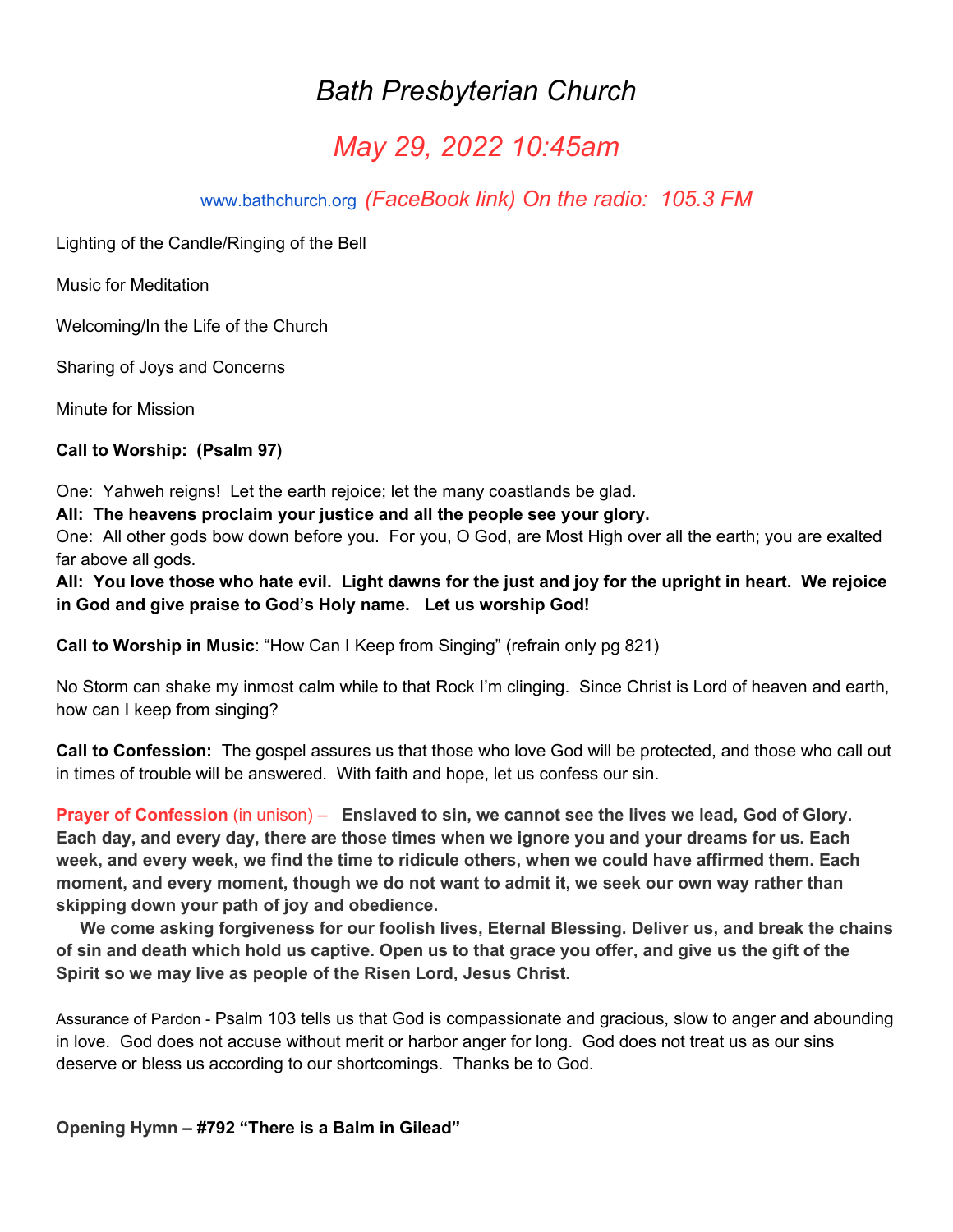#### Children's Sermon

## 1st Scripture Reading – Acts 16: 16-34

One day, as we were going to the place of prayer, we met a slave girl who had a spirit of divination and brought her owners a great deal of money by fortune-telling. While she followed Paul and us, she would cry out, "These men are slaves of the Most High God, who proclaim to you a way of salvation." She kept doing this for many days. But Paul, very much annoyed, turned and said to the spirit, "I order you in the name of Jesus Christ to come out of her." And it came out that very hour. But when her owners saw that their hope of making money was gone, they seized Paul and Silas and dragged them into the marketplace before the authorities. When they had brought them before the magistrates, they said, "These men are disturbing our city; they are Jews and are advocating customs that are not lawful for us as Romans to adopt or observe." The crowd joined in attacking them, and the magistrates had them stripped of their clothing and ordered them to be beaten with rods. After they had given them a severe flogging, they threw them into prison and ordered the jailer to keep them securely. Following these instructions, he put them in the innermost cell and fastened their feet in the stocks. About midnight Paul and Silas were praying and singing hymns to God, and the prisoners were listening to them. Suddenly there was an earthquake, so violent that the foundations of the prison were shaken; and immediately all the doors were opened and everyone's chains were unfastened. When the jailer woke up and saw the prison doors wide open, he drew his sword and was about to kill himself, since he supposed that the prisoners had escaped. But Paul shouted in a loud voice, "Do not harm yourself, for we are all here." The jailer called for lights, and rushing in, he fell down trembling before Paul and Silas. Then he brought them outside and said, "Sirs, what must I do to be saved?" They answered, "Believe on the Lord Jesus, and you will be saved, you and your household." They spoke the word of the Lord to him and to all who were in his house. At the same hour of the night he took them and washed their wounds; then he and his entire family were baptized without delay. He brought them up into the house and set food before them; and he and his entire household rejoiced that he had become a believer in God.

#### Music for Meditation

## **2nd Scripture Reading – John 17: 20-26**

"I ask not only on behalf of these, but also on behalf of those who will believe in me through their word, that they may all be one. As you, Father, are in me and I am in you, may they also be in us, so that the world may believe that you have sent me. The glory that you have given me I have given them, so that they may be one, as we are one, I in them and you in me, that they may become completely one, so that the world may know that you have sent me and have loved them even as you have loved me. Father, I desire that those also, whom you have given me, may be with me where I am, to see my glory, which you have given me because you loved me before the foundation of the world. "Righteous Father, the world does not know you, but I know you; and these know that you have sent me. I made your name known to them, and I will make it known, so that the love with which you have loved me may be in them, and I in them."

Pastor: This is the Word of the Lord

## **People: Thanks Be To God**

**Sermon:** "Loving one another….right now"

## **\*Affirmation of Faith: A New Creed (The United Church)**